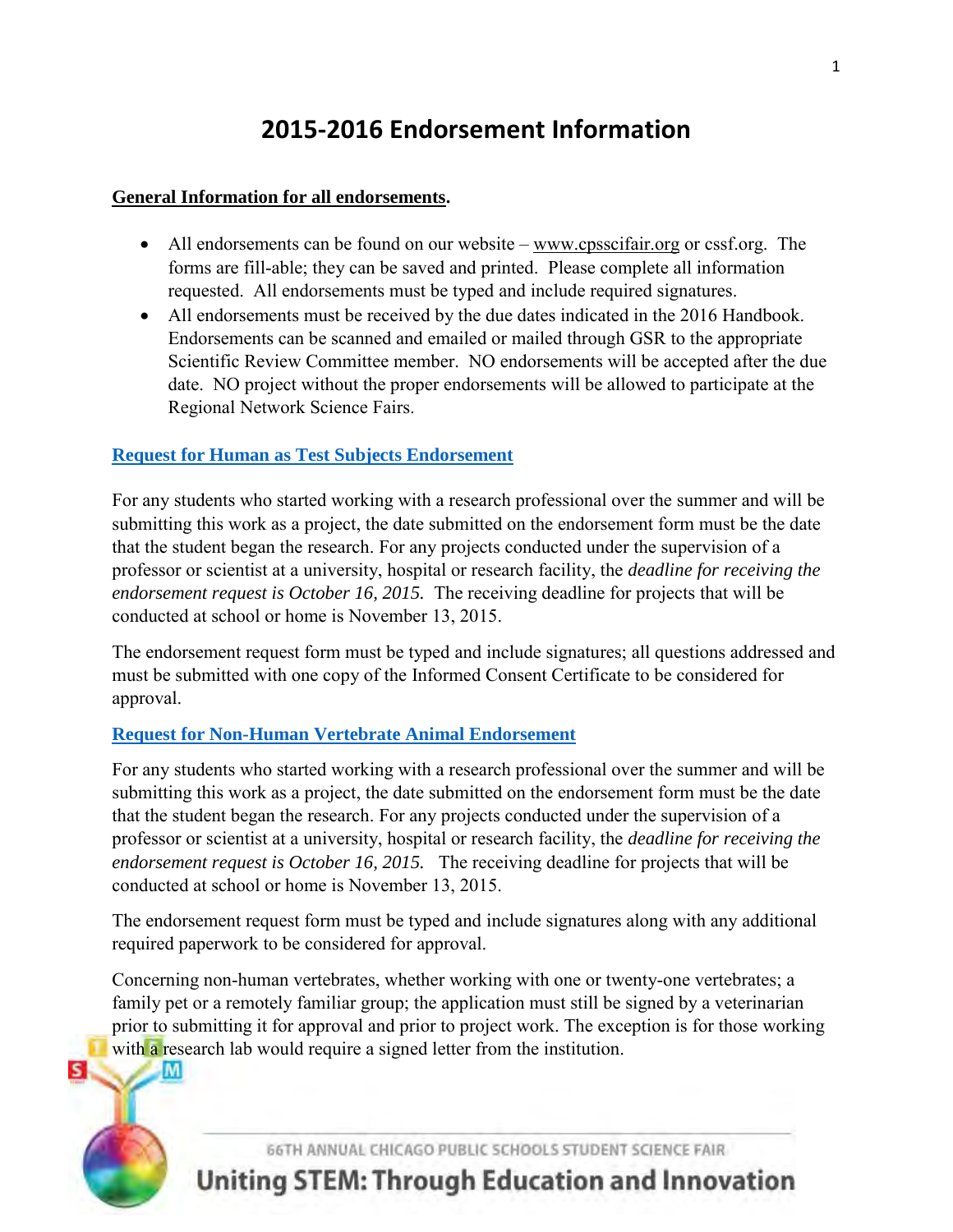## **[Microorganism Endorsement Request](http://cpsscifair.org/Docs/Microorg8.pdf)**

### *All projects involving microorganisms REQUIRE an endorsement. Even if the microorganism is listed on the approved list (page 77), an endorsement is still required.*

For any students who started working with a research professional over the summer and will be submitting this work as a project, the date submitted on the endorsement form must be the date that the student began the research. For any projects conducted under the supervision of a professor or scientist at a university, hospital or research facility, the *deadline for receiving the endorsement request is October 16, 2015.* The receiving deadline for projects that will be conducted at school or home is November 13, 2015.

The endorsement request form must be typed and complete, including signatures and any additional required paperwork to be considered for approval.

Briefly describe procedure, safety precautions while conducting experiment, and disposal methods for biological materials and potentially hazardous waste.

The following must be included with the endorsement request:

 Original signed letter on institute stationary as described on page 1 of the Request for Microorganism Endorsement form, if the project was conducted at an institution.

## **[Human or Vertebrate Tissue Endorsement](http://cpsscifair.org/Docs/humverttissue8.pdf)**

For any students who started working with a research professional over the summer and will be submitting this work as a project, the date submitted on the endorsement form must be the date that the student began the research. For any projects conducted under the supervision of a professor or scientist at a university, hospital or research facility, the *deadline for receiving the endorsement request is October 16, 2015.* The receiving deadline for projects that will be conducted at school or home is November 13, 2015.

The endorsement request form must be typed and complete with signatures and any additional required paperwork to be considered for approval.

Briefly describe procedure, safety precautions while conducting experiment, and disposal methods for biological materials and potentially hazardous waste.

The following must be included with the endorsement request:

 original signed letter on institute stationary as described on page 1 of the Request for Human or Vertebrate Tissue Endorsement form.

## **Source for Review of Biosafety**

S.

• http://www.cdc.gov/biosafety/publications/bmbl5/BMBL5 appendixH.pdf

66TH ANNUAL CHICAGO PUBLIC SCHOOLS STUDENT SCIENCE FAIR

**Uniting STEM: Through Education and Innovation**